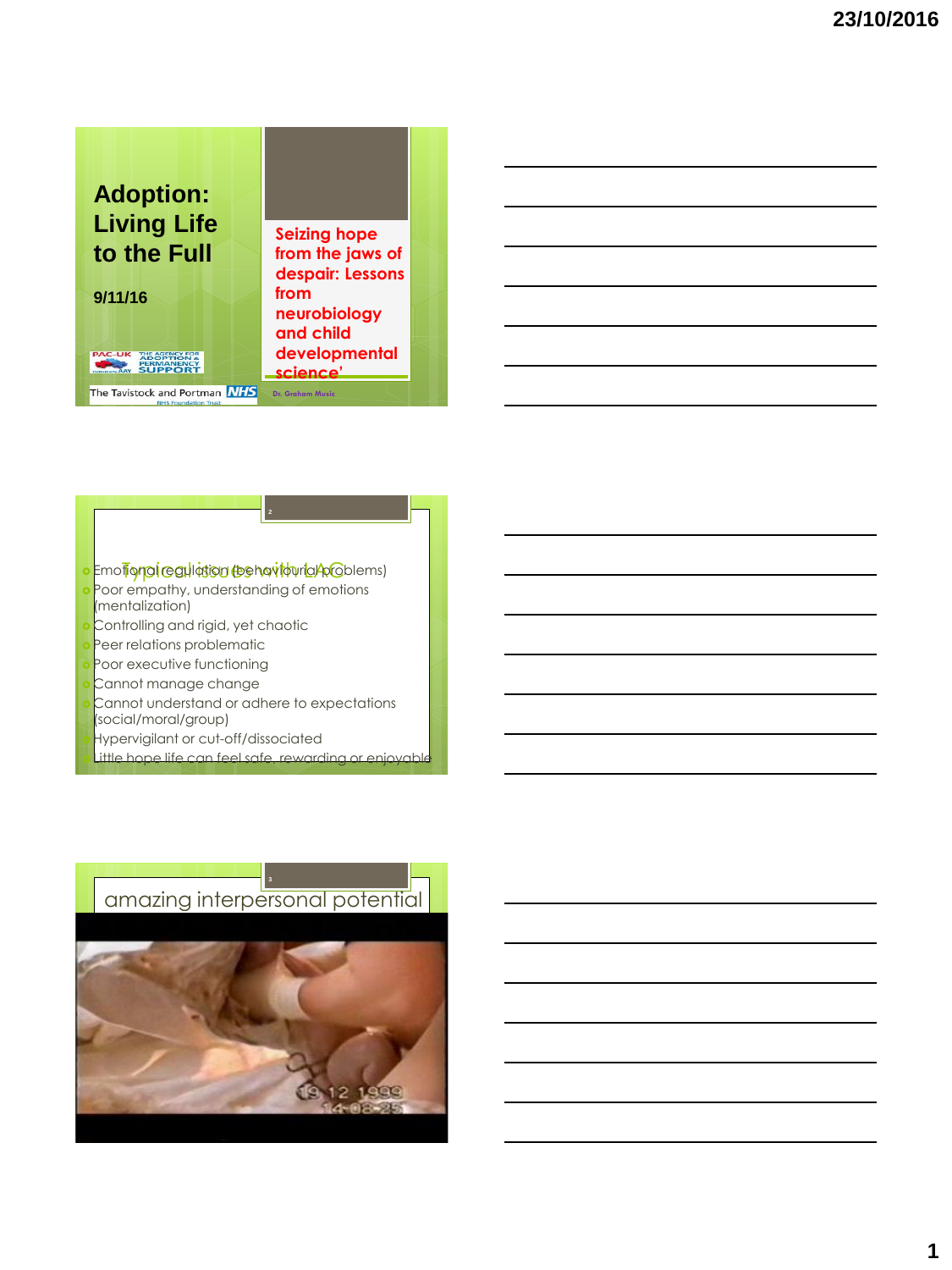## The brain: a future predicting machine

- We learn fast .. We all need to know what happens next
- **If something happens once babies** expect it the next time
- Monitor external environment and
- internal
- Non-conscious early memories become deeply engrained patterns



## Memories

- Declarative memories (explicit memories) of facts, such as dates .
- Procedural memories (implicit memories) of "how to do things", such as tying a shoelace or riding a bike.
- Different procedural expectations of relationships
- Literally experience a different world
- Eg those who are secure, or hyperalert to potential danger or extremely 'deactivated' or dissociated
- o Different hormones and brain pathways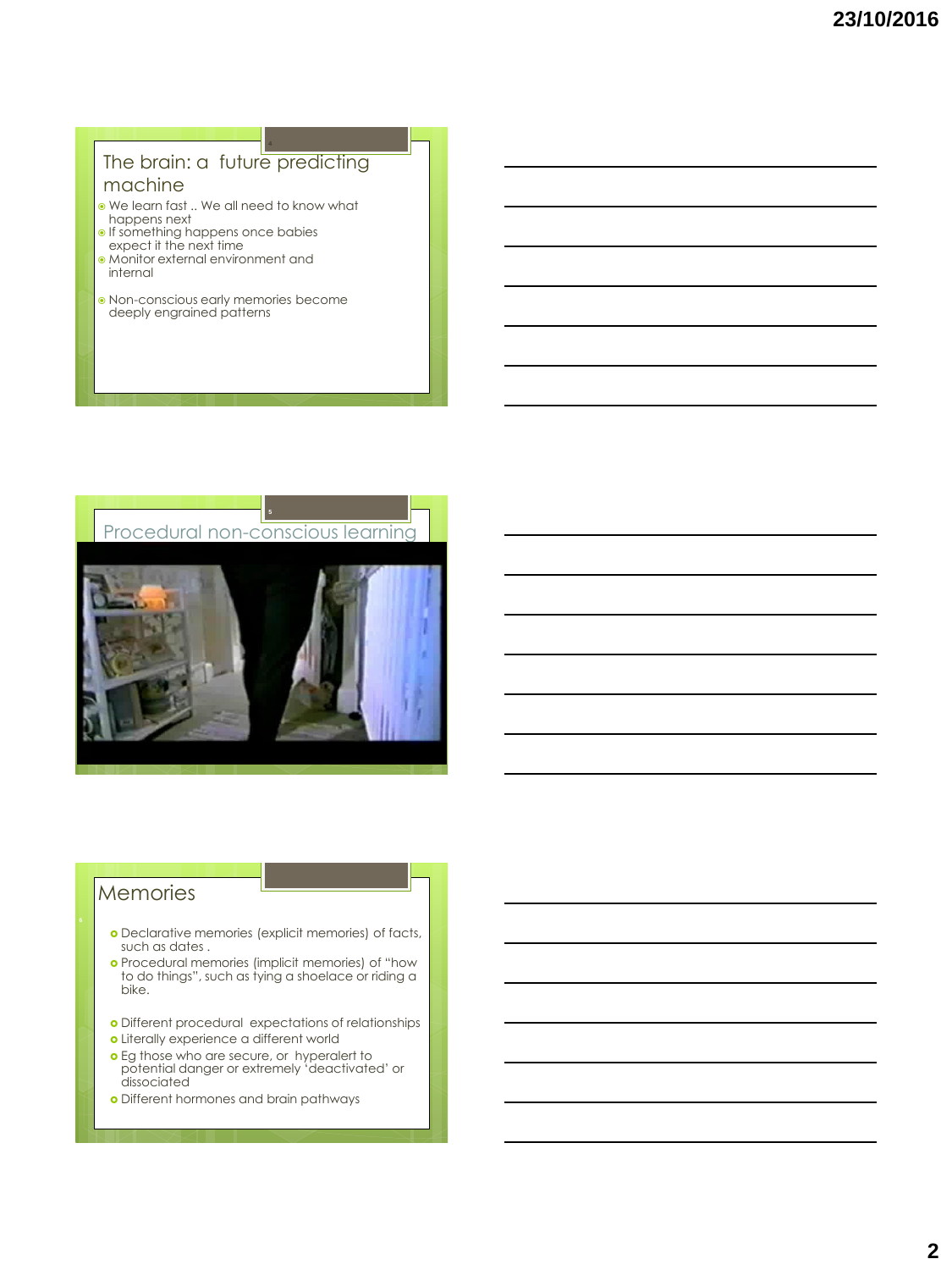#### *Use it or lose it!*

**o** Born with too many brain cells, and few connections between them

**7**

- o 100 billion neurons, 100 trillion synapses
- Cells that are not used simply die off,
- 20 billion synapses pruned every day between childhood and early adolescence; Schwartz (2002) says 'like bus routes with no customers, they go out of business'.
- o Once a connection formed it remains, wired ..but new pathways and wiring can form later.



## **Developing Brain**

At birth, most brain cells are present. After birth, the neural networks multiply resulting in increased physical and mental abilities.



Figure 5.5 Drawings of human cerebral cortex sections Myers: Psychology, Ninth Edition Copyright © 2010 by Worth Publishers

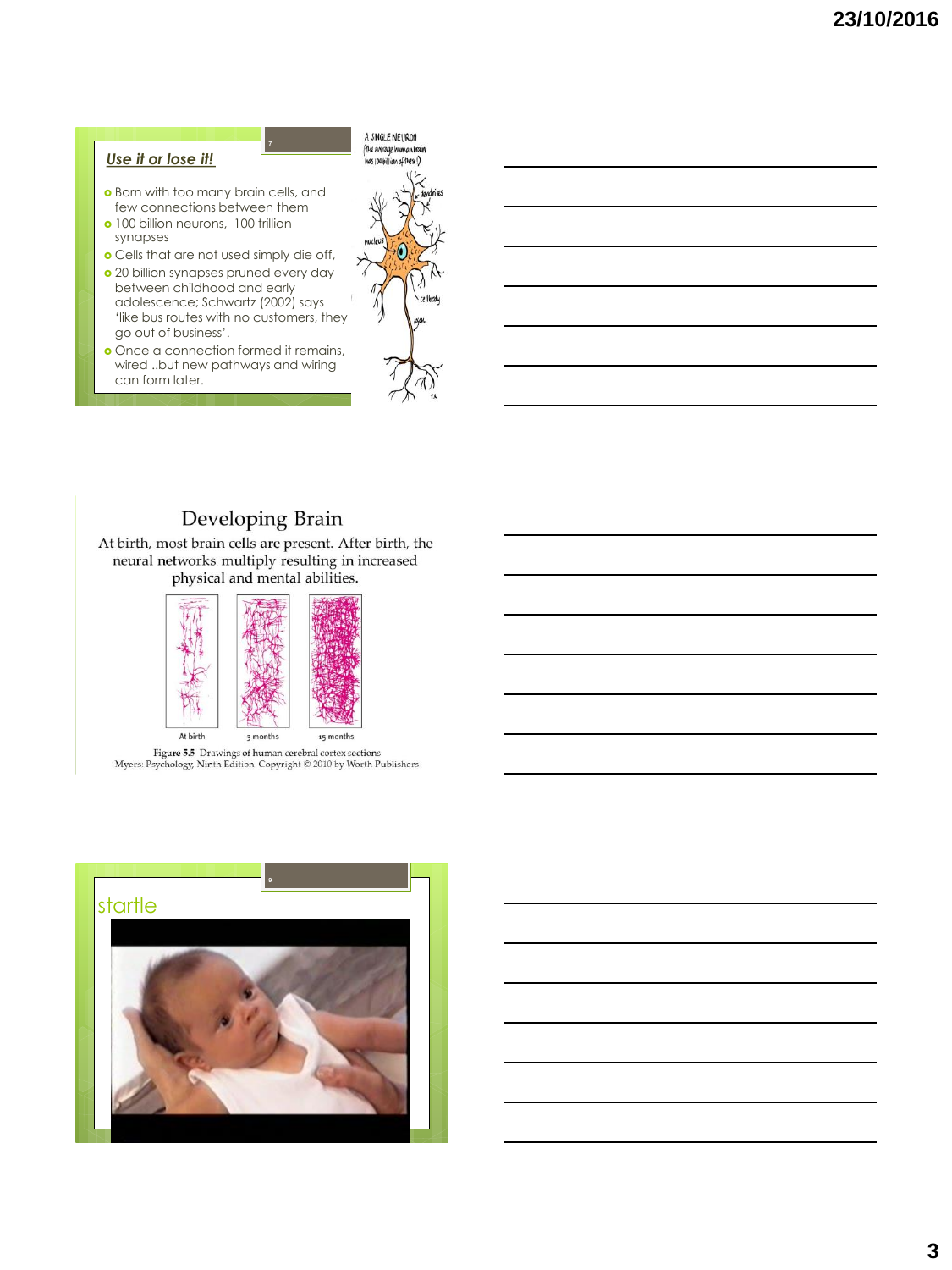# Adaptive brains

- FMRI babies 6 to 12 months
- Found out in which homes there was more conflict between the couple
- Brought into lab at bedtime
- Adult males spoke
- **o** In their <u>sleep</u> infants from<br>high conflict homes had<br>stronger reactivity to the<br>very angry tone of voice<br>in brain areas associated With stress and emotional<br>
regulation<br>
Clanom, A. M. et al. (2013) What Sleeping Babies Hear: A Functional
- MRI Study of Interparental Conflict and Infants' Emotion Processing. *Psychological Science*.



- **a** attachment styles are testament to a child's ability to understand<br>how adults tick, to detect<br>patterns and to learn to adapt<br>to their environment<br>observionent of the child<br>observing out what is required<br>for retain the favour of our<br>aftachment figures
- 
- Eg avoidant child learns to limit its emotional expressiveness
- the ambivalently attached child learns to watch its more unpredicatble parent very closely
- **o** the secure child knows that it can explore in the safe knowledge that it can rely on its attachment figure when needed



did-you-kno.tumblr.cor

did you know?

**Adaptive** attachment

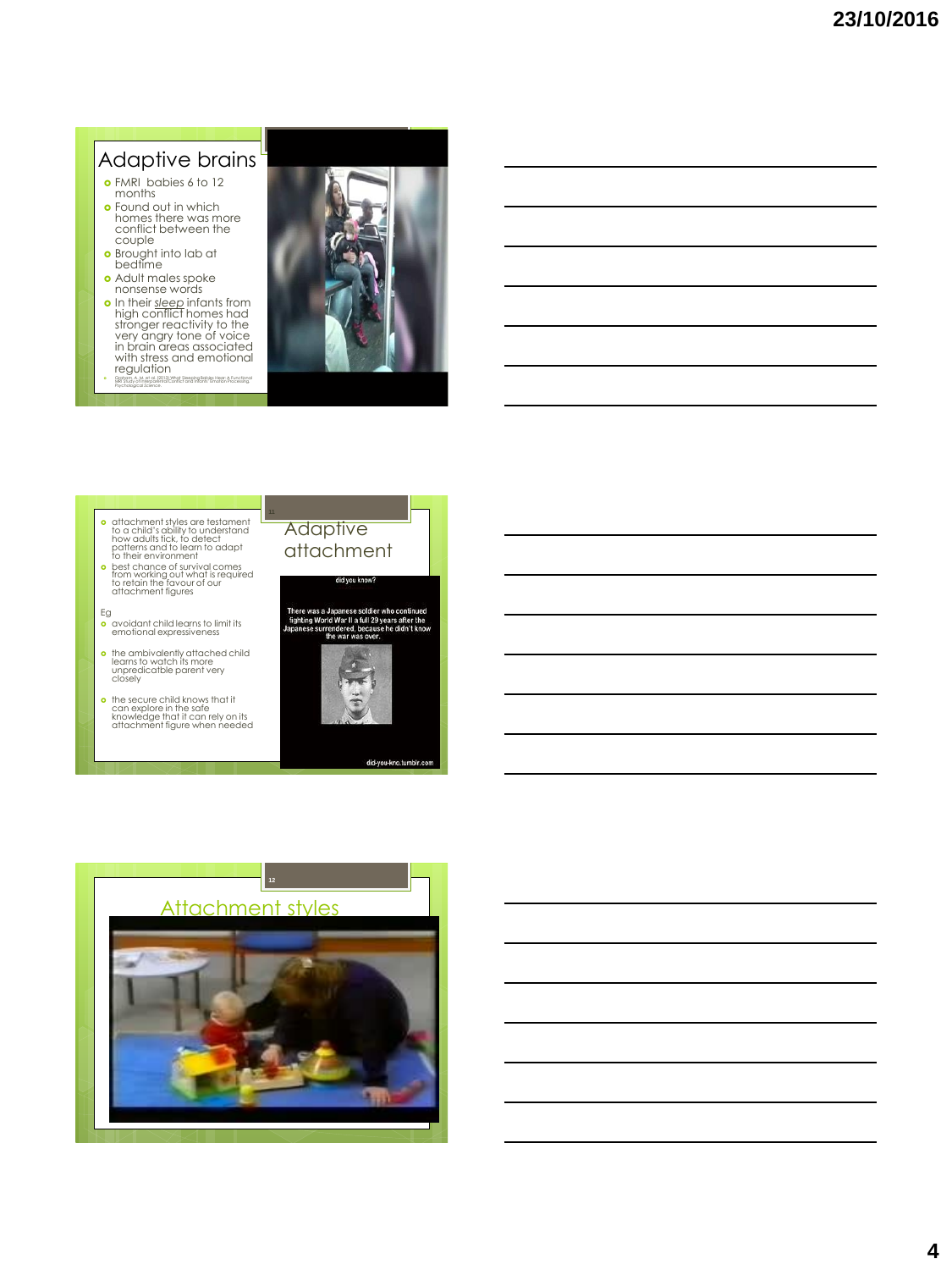### Insecure eg disorganised attachmen **13**

- Children subjected to unpredictable and traumatizing parenting, and had failed to develop a coherent, consistent strategy to deal with these frightening experiences
- Sometimes hypervigilant and organised
- the person who should provide comfort, is ofter the person who is giving rise to the distress
- no way of getting their attachment needs met Use both activating and deactivating
- strategies



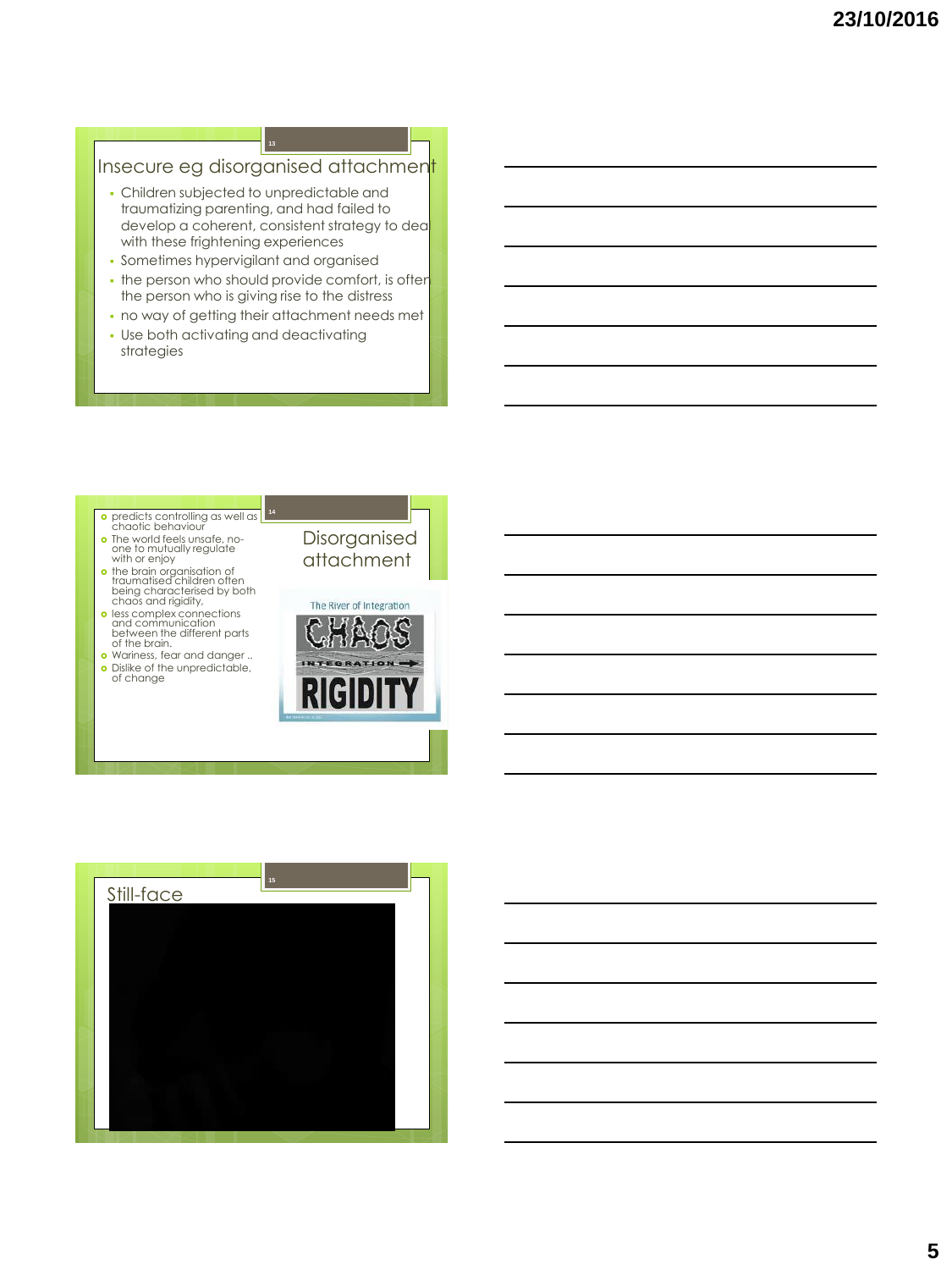







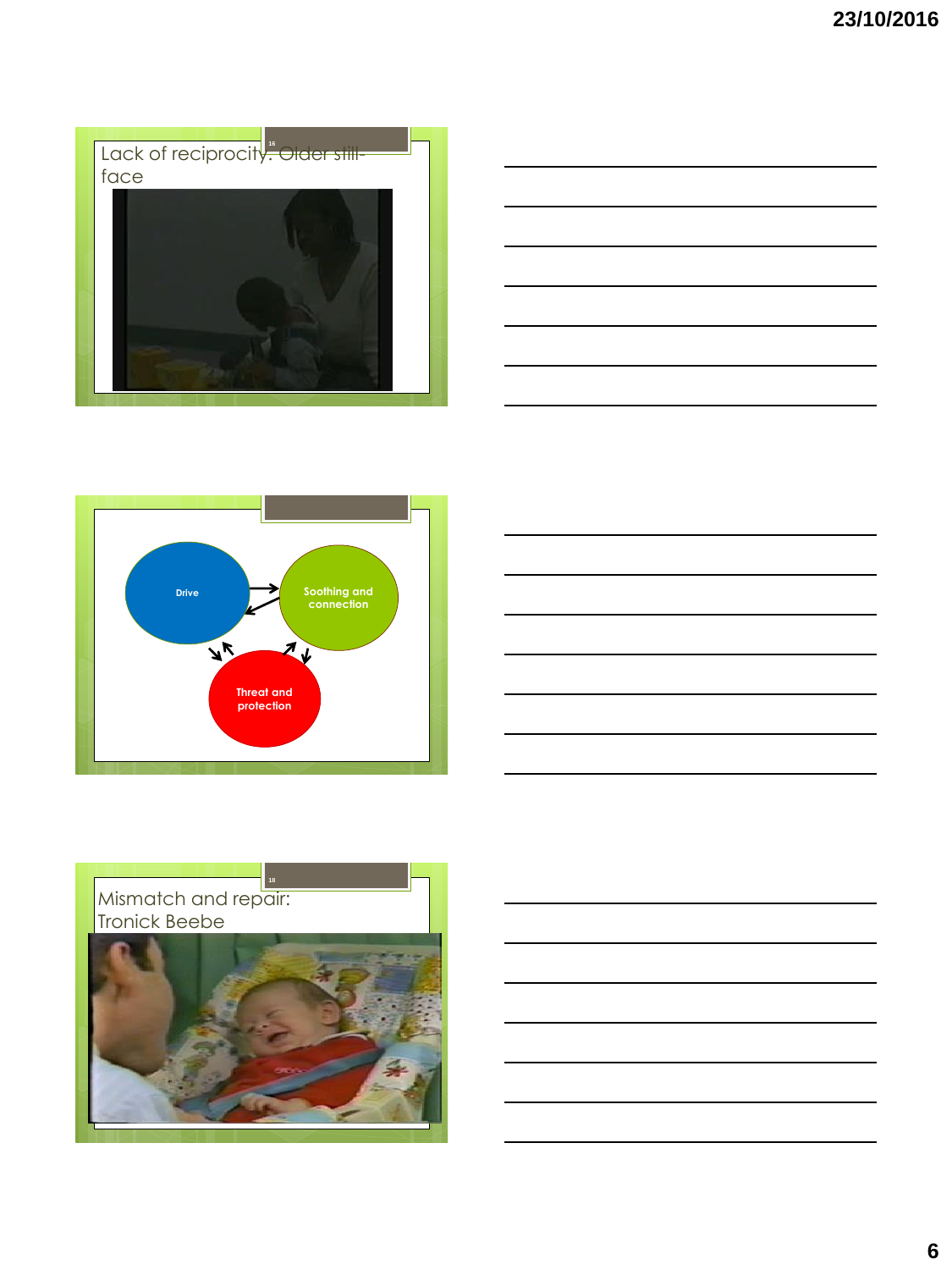# Epistemic trust

• The theory of natural pedagogy suggests that that<br>there is a numan specific, cue-diriven form of<br>social cognition evolved to enable the<br>transmission of cultural knowledge (Csibra &<br>Cergely, 2006, 2009, 2011).<br>• Secure re

**19**

- 
- Assume the information is reliable and benignly motivated.
- 
- **o** Such individuals are regarded with **epistemic**<br> **detence**, and the recipient of knowledge<br>
dopts a pedagogic stance in relation to them.<br> **o** This is stimulated by ostensive cues e.g. eye<br>
contact, turn-taking continge
- 



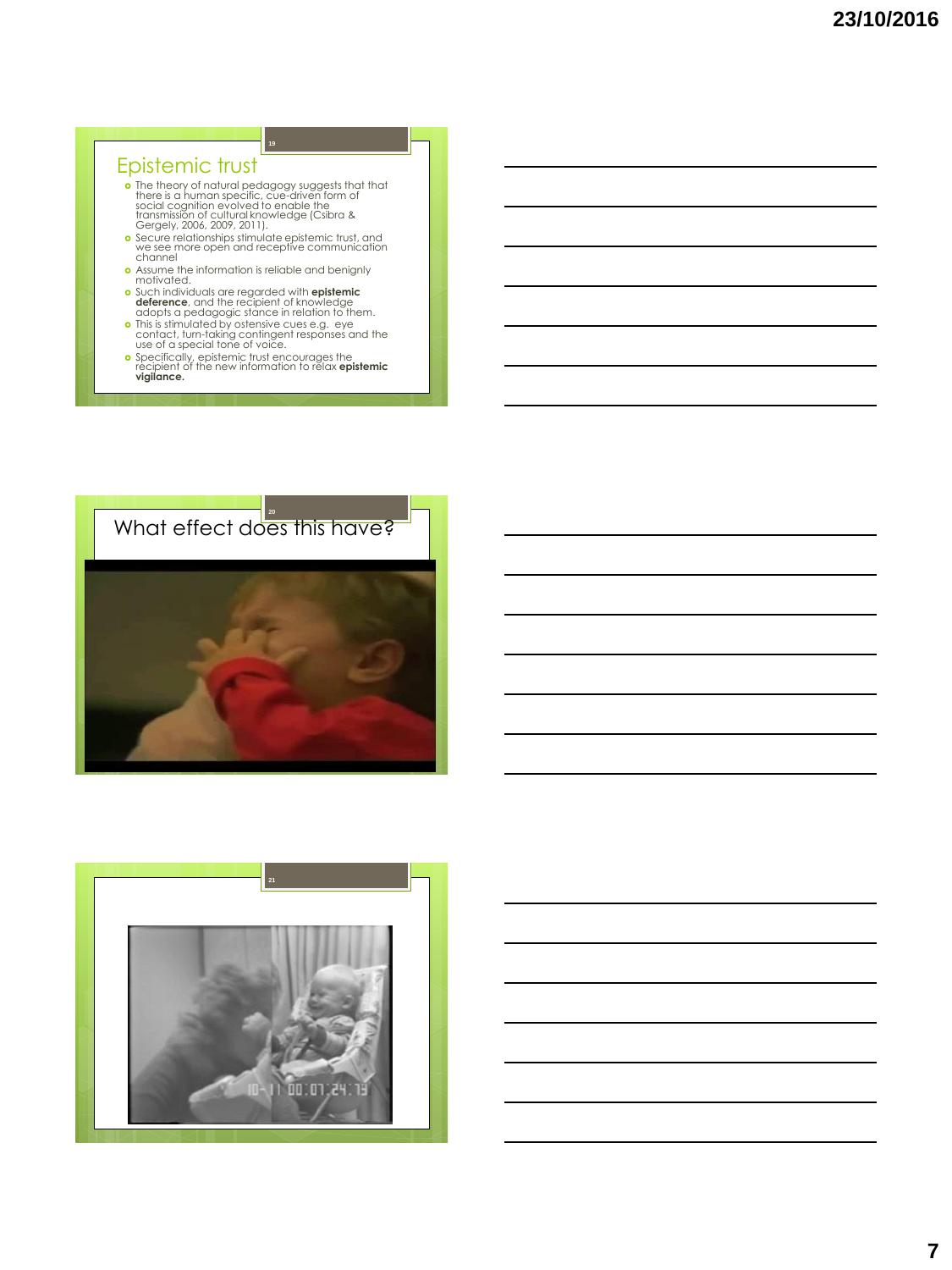## How maltreatment gets under the skir

- Children and adults exposed to maltreatment showed smaller volume of the prefrontal cortex
- **o** Smaller hippocampus (as they grow up)
- **o** smaller corpus callosum
- **o** greater activation of the HPA axis
- **o** Higher elevation in inflammation levels compared to non-maltreated individuals







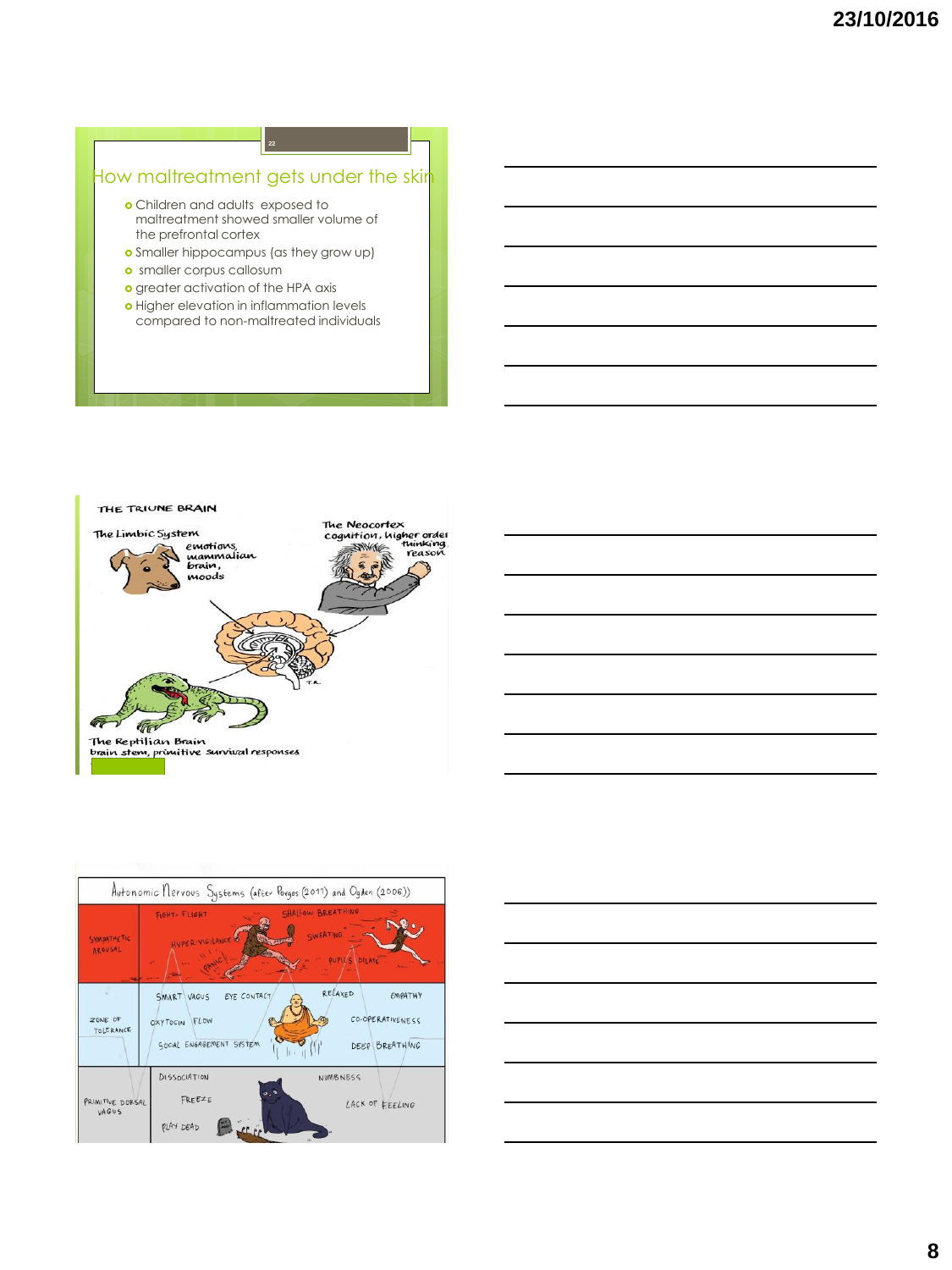









**The abused children accurately recognized anger early in the formation of the facial expression, when few physiological cues were available. The speed of children's recognition was associated with the degree of anger/hostility reported by the child's parent.**



- Heightened neural reactivity to threat in child victims of family violence
- Mccrory et al Vurrent Biology 2011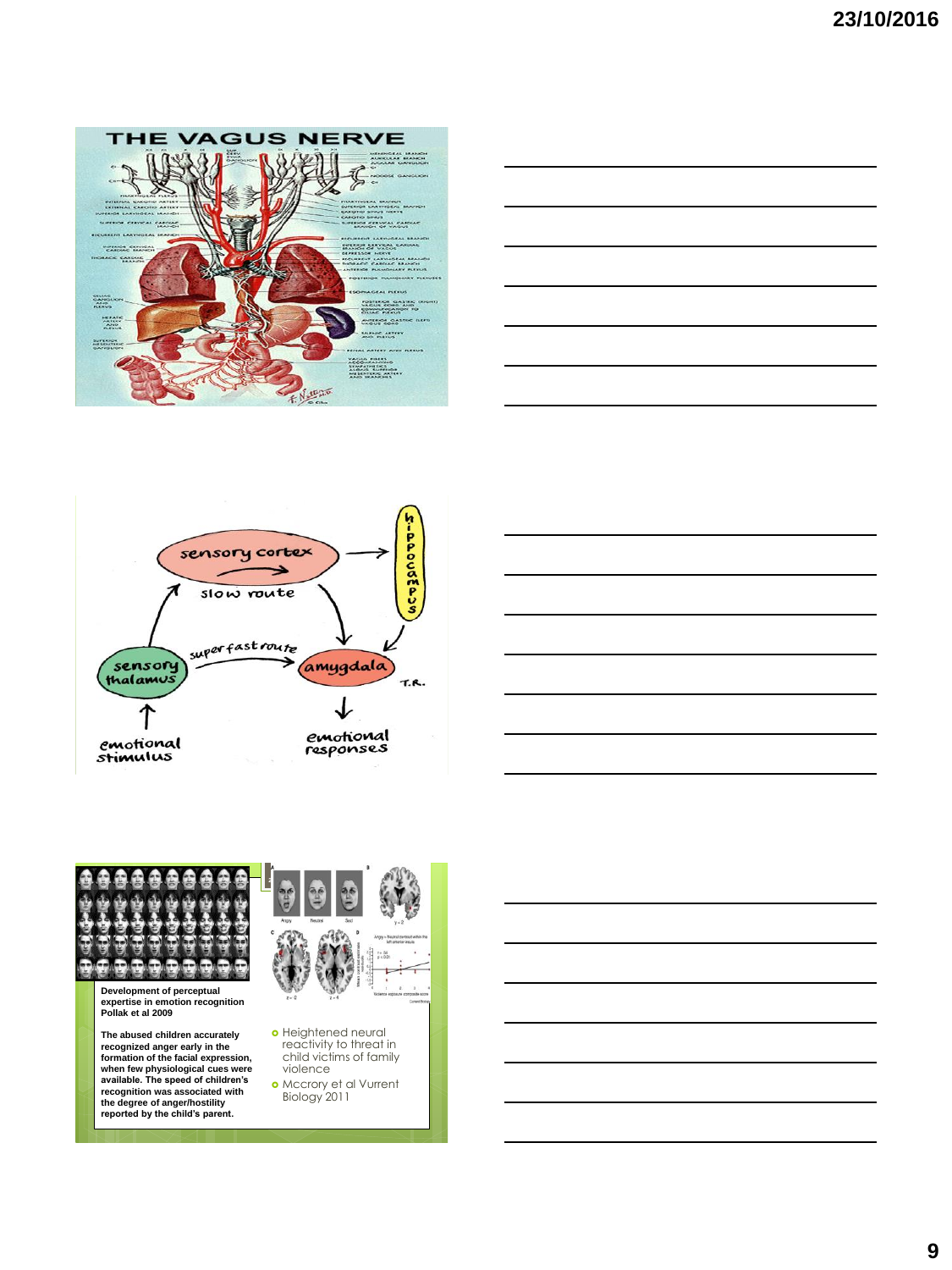

- **Early neglect link with changes in the hippocampus and also reduced volume ofprefrontal cortex: Frodl et**
- **Childhood neglect linked with smaller corpus callosum (Teicher et al**
- **Deprived care predict low growth, which in turn predicts higher cortisol levels (Kertes et al 2008)**
- **Dozier et al . Interventions lower baseline cortisol**

#### Neglect: it's different **o** lewss amygdala activation when adoptive kids interact 60-4-48 with either mothers or strangers (in controls higher amygdala activation with strangers). Linked with more indiscriminate friendliness. Moreover, these effects increased with age-at-**Hote** Opaqe adoption Olsavsky, A.K. et al., 2013. Indiscriminate amygdala response to mothers and strangers after early maternal deprivation. *Biological psychiatry*, 74(11), pp.853–860. **29**

# Disorganised attachment

- o predicts controlling as well as chaotic behaviour<br>• The world feels unsafe, no-one to mutually regulate<br>with or enjoy
- the brain organisation of traumatised children often being characterised by both chaos and rigidity, but with less complex connections and communication between the different parts of the brain.
- **o** Mariness, fear and danger . Take charge is a controlling side in 2 main ways: some children might for to buy in the parent means of the parent means of the parent means of the parent of the small of the small of the sm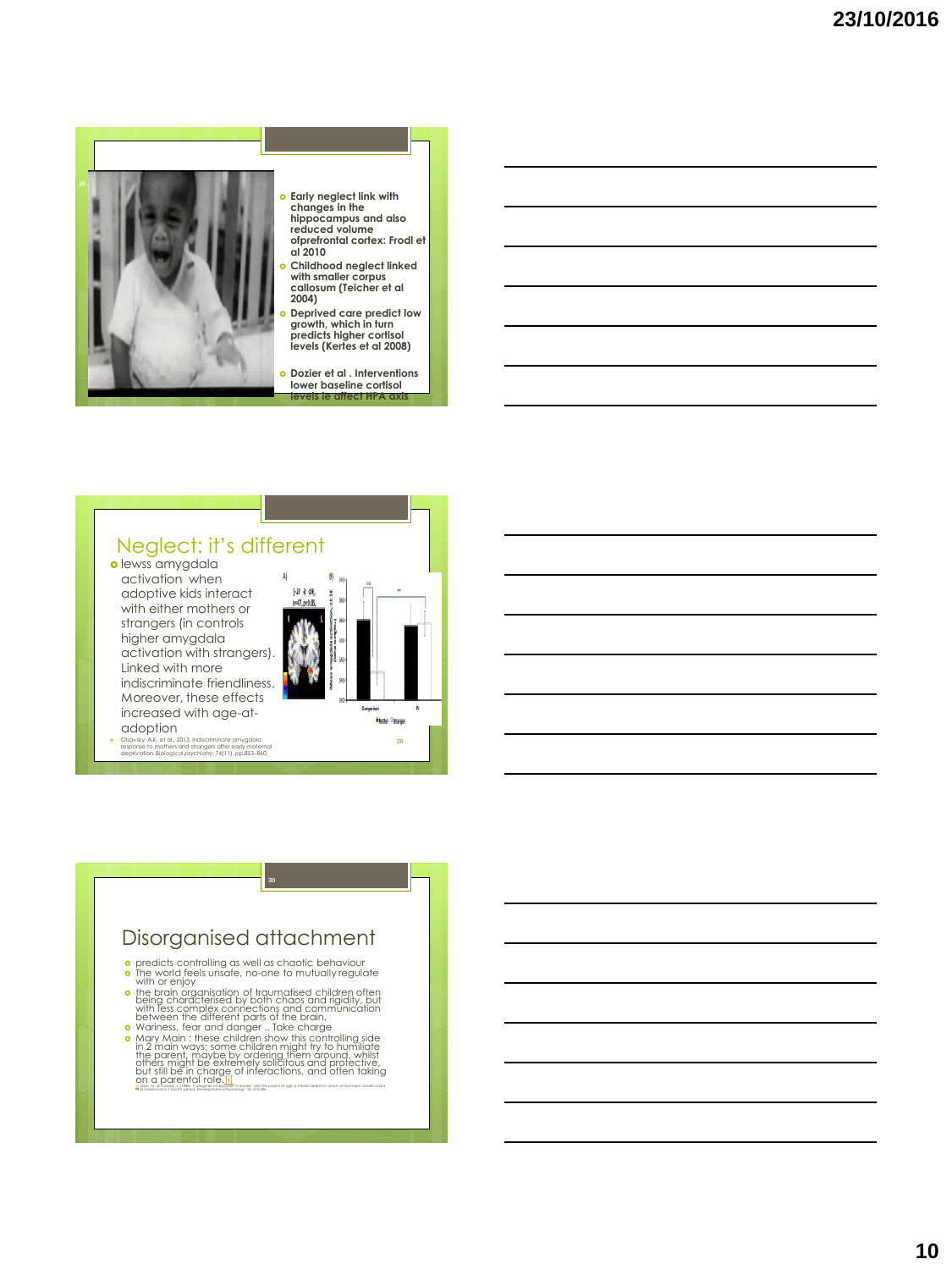



# How maltreatment gets under the skir

- Children and adults exposed to maltreatment showed smaller volume of the prefrontal cortex
- Smaller hippocampus (as they grow up)
- smaller corpus callosum
- o greater activation of the stress systems
- o Higher elevation in inflammation levels compared to non-maltreated individuals

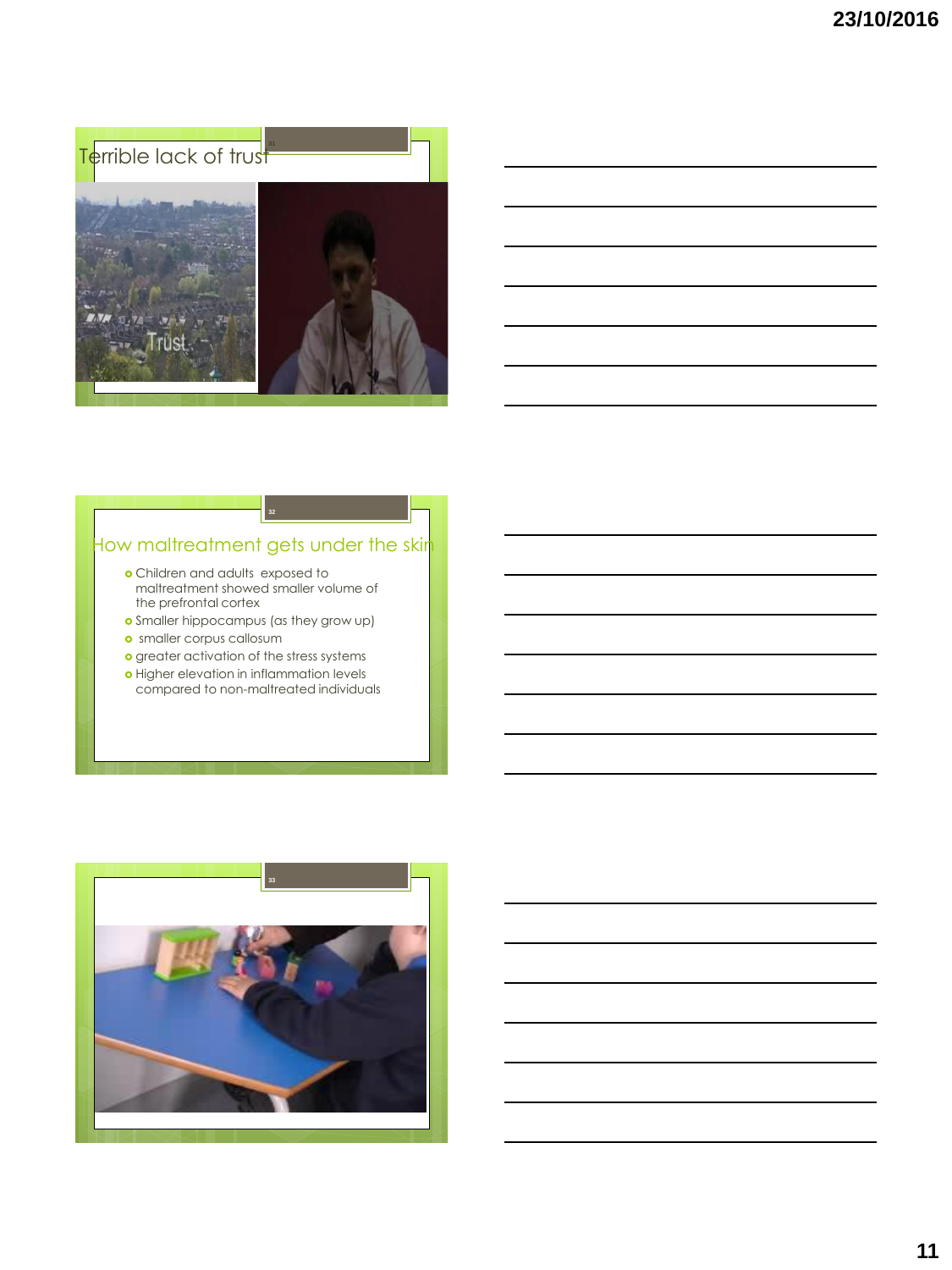









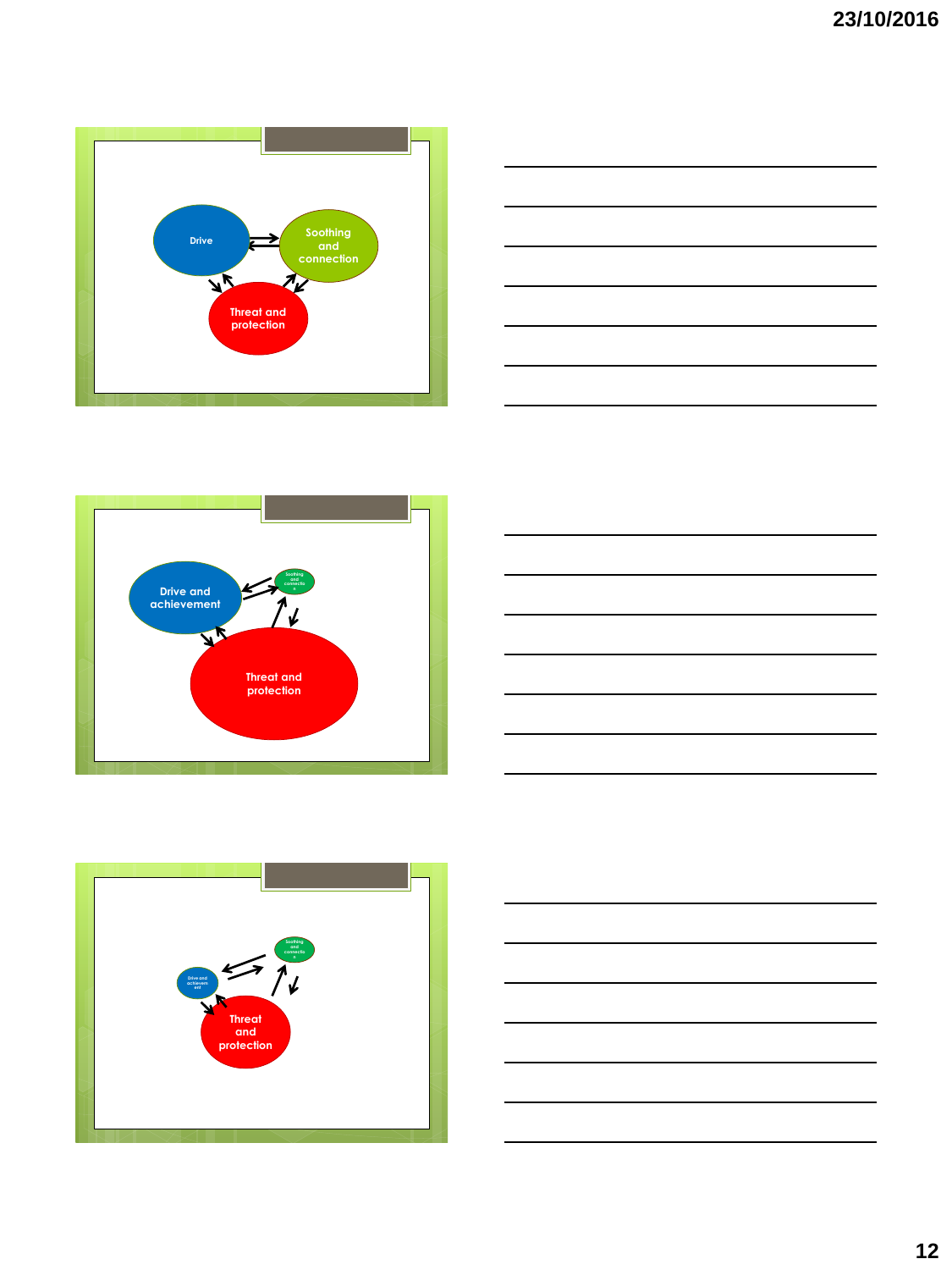